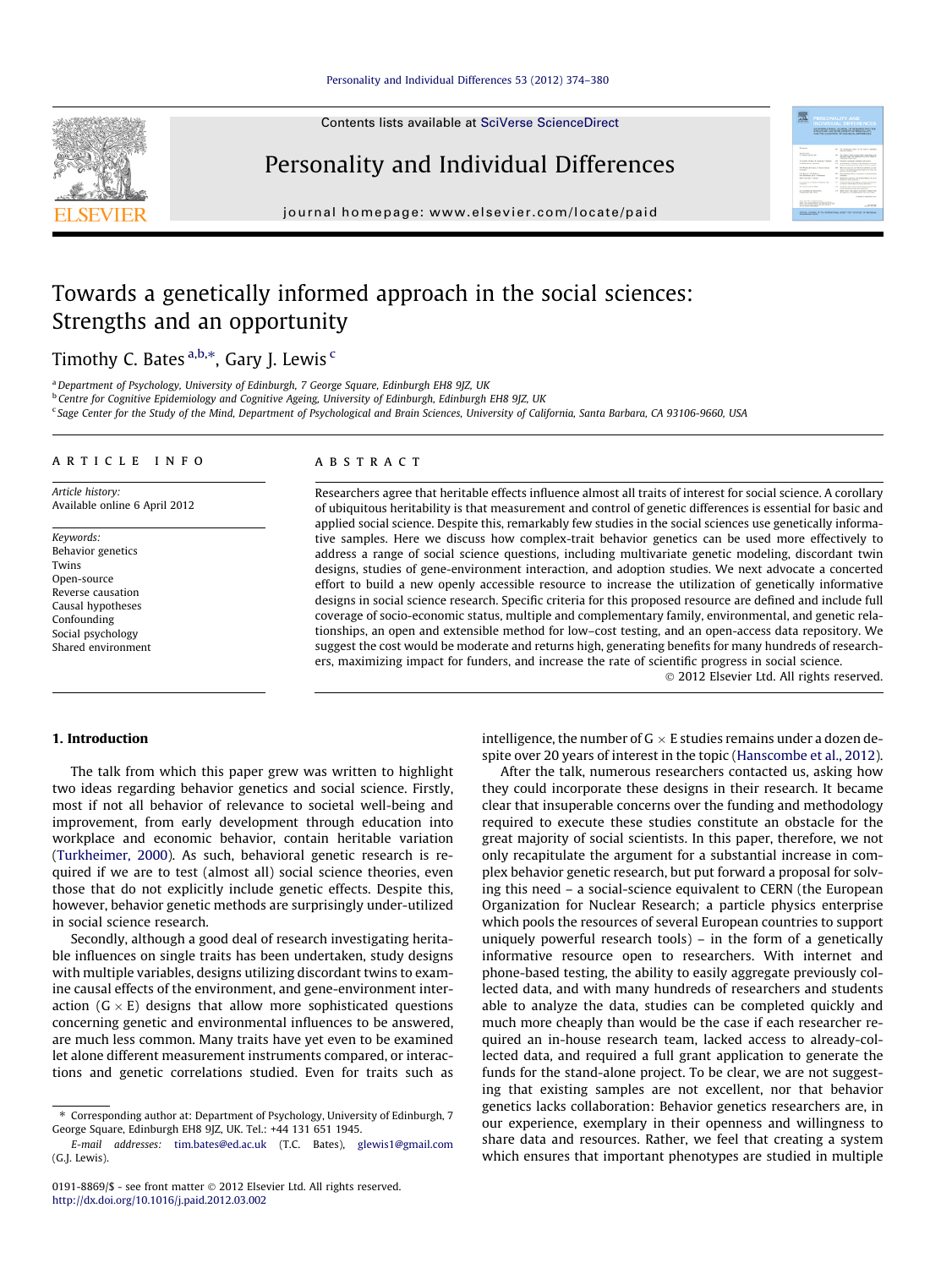<span id="page-1-0"></span>behaviorally informative designs would have large and longstanding benefits to the scientific community and beyond.

The paper is organized in three main sections. The first section outlines the nature of causal inference problems in social science, and how behavior genetics can help to tackle these issues. The second section outlines a selection of powerful, but often underutilized tools which modern behavior genetics brings to social science, with concrete examples of genetically informative designs answering important social science questions. In the third and concluding section, we focus on barriers preventing many hundreds (perhaps thousands) more scientists bringing these tools to bear on their own questions, concluding that the time is ripe to build a shared, open-access, rapid turnaround capacity for behavior genetics, with a concrete suggestion for achieving this goal.

# 2. Why genetically informative designs are needed in social science

The need for genetically-informative designs in social science can be illustrated with the following hypothetical scenario: A researcher wishes to understand whether certain rearing environments predict offsprings' later-life anti-social behavior. As such, a study is commissioned to examine the quality of mothers' interactions with their children and from this data an association is observed linking negative maternal responses with subsequent anti-social behavior in the child. How should one interpret these findings? While it may be intuitive to conclude that this effect is environmental in origin, it must be noted that mothers provide more than just environments for their offspring: they also provide genes. It is possible, then, that the observed association between maternal response and child anti-social behavior is genetic in origin. Thus, the critical role of genetically informative designs (such as twin and family studies: described in more detail in the next section), which allow the researcher to estimate relative effects of genetic and environmental influences and so distinguish between these competing explanations, is illustrated.

While most studies of environmental influences on behavior still do not include genetic controls and thus confound environmental and genetic effects [\(Plomin, 2011\)](#page-6-0), researchers may feel that such designs (i.e. non-genetically informative designs) can generate reliable and non-confounded conclusions by control of covariates or other statistical techniques. However, the missing information about genetic causes cannot be recovered analytically. While experimental studies are capable of producing large numbers (perhaps even a majority) of false findings due to factors as diverse as small studies, the search for small effects, and the possibility for researchers to select tested relationships ex-post facto as well as financial and other interests [\(Ioannidis \(2005\)](#page-6-0), health and social research studies searching for effects in large samples are vulnerable to additional confounds to which experimental research is not prone. This is particularly true for the effects of confounding and reverse causality; that is, misinterpreting effects as causes [\(Lawlor, Hart, Hole, &](#page-6-0) [Davey Smith, 2006](#page-6-0)). Aggregation across studies is often thought to bolster credibility, and for experimental designs this is true. [Pereira](#page-6-0) [and Ioannidis \(2011\)](#page-6-0), for instance, examined the true-positive probability of conclusions based on a population of four hundred sixtyone meta-analyses of experimental clinical trials. They reported that of findings given meta-analytic support, while many effects were likely inflated, around 75% of findings were credible based on subsequent studies. However, if designs are not randomized and experimental, but rather observational and confounded, then reliable replication of an effect does not raise the credibility of the finding, as each study suffers the same fundamental weakness.

Another widely used strategy in social research is statistical control of correlated variables such as education and social class.

Statistical control of variables in a regression framework, however, can mask the effects of a causal variable, and, perhaps worse, can introduce false associations between traits ([Glymour, Weuve,](#page-5-0) [Berkman, Kawachi, & Robins, 2005\)](#page-5-0). More sophisticated models are possible using the same structural equation modeling (SEM) framework which underlies behavior genetics, and a substantial body of theory has placed the conclusions that can be drawn from SEM on a firm mathematical footing. This work shows that while SEM models can test causal hypotheses, many designs cannot test valid competing hypotheses, even in principle [\(Pearl, 2000](#page-6-0)). Moreover, and unlike the randomized control trial design, increased sample size does not dilute the effect of mistaken causal assumptions in observational designs ([Pearl, 2011](#page-6-0)). Other authors too have highlighted just how critical and limiting is this conclusion for the interpretation of almost all epidemiological data ([Davey Smith,](#page-5-0) [2010b](#page-5-0)), concluding that without experimental control in social and health science we are likely to keep on seeing headlines along the lines that ''Taking Vitamin C reduces car accidents by 40% ...'' ([Davey Smith, 2010a\)](#page-5-0). When subsequent experiments fail to support these false findings, the effect is corrosive of public credulity and support. Coupled with an urgent demand from people and their social organizations for breakthroughs to raise outcomes in areas as diverse as educational success, mental health, and community coherence, and the problem of contemporary social science is cast into sharp relief: Solutions are urgently needed if we are to avoid the Scylla and Charybdis of despair and false hope. Such study designs, thankfully, are available, and in the next section some of these designs are outlined, along with their ability to deliver powerful and revealing insights into the origins of complex and socially-relevant issues.

## 3. Behavior genetic design solutions in social science

Behavior genetic studies typically use biological relatedness between family members and patterns of co-habitation to delineate the relative influence of genetic and environmental influences on a given measure(s). For example, in the classical twin design researchers take advantage of a remarkable natural experiment afforded by the knowledge that twins come as one of two types. Identical, or monozygotic (MZ), twins are genetic clones (arising from a single fertilized egg splitting into two shortly after conception and thus producing two identical zygotes), and as such share all of their genetic matter (with the exception of any de novo mutations that arise after conception; [Machin, 2009\)](#page-6-0). In contrast, fraternal, or dizygotic (DZ), twins share approximately half of their variable genetic matter. (Note: we are all genetically identical to the order of c. 99.5% of our genetic matter: It is this residual variable component that DZ twins are half alike on). This biological knowledge affords researchers key information concerning the influence of genes and environments for any given trait: In short, if MZ twins are more similar to each other than are DZ twins, given the broadly identical rearing environments (i.e. same womb, age, home life, culture, etc.), this greater concordance is taken as evidence for the presence of heritable factors at work.

As with most (if not all) scientific methods, certain assumptions and constraints on interpretation must be met: For instance, a violation of the equal environments assumption would occur if MZ twins were found to be treated more similarly (as compared to DZ twins) in a manner that related to the trait under investigation. In such a situation, the heritability estimate will be inflated as the MZ twins will be more similar to each other than DZ twins for both genetic and environmental reasons. In addition, the common notion that heritability estimates reflect a fixed/immutable number is also incorrect: Heritable effects can differ as a function of environmental factors (e.g. parental socio-economic status) as we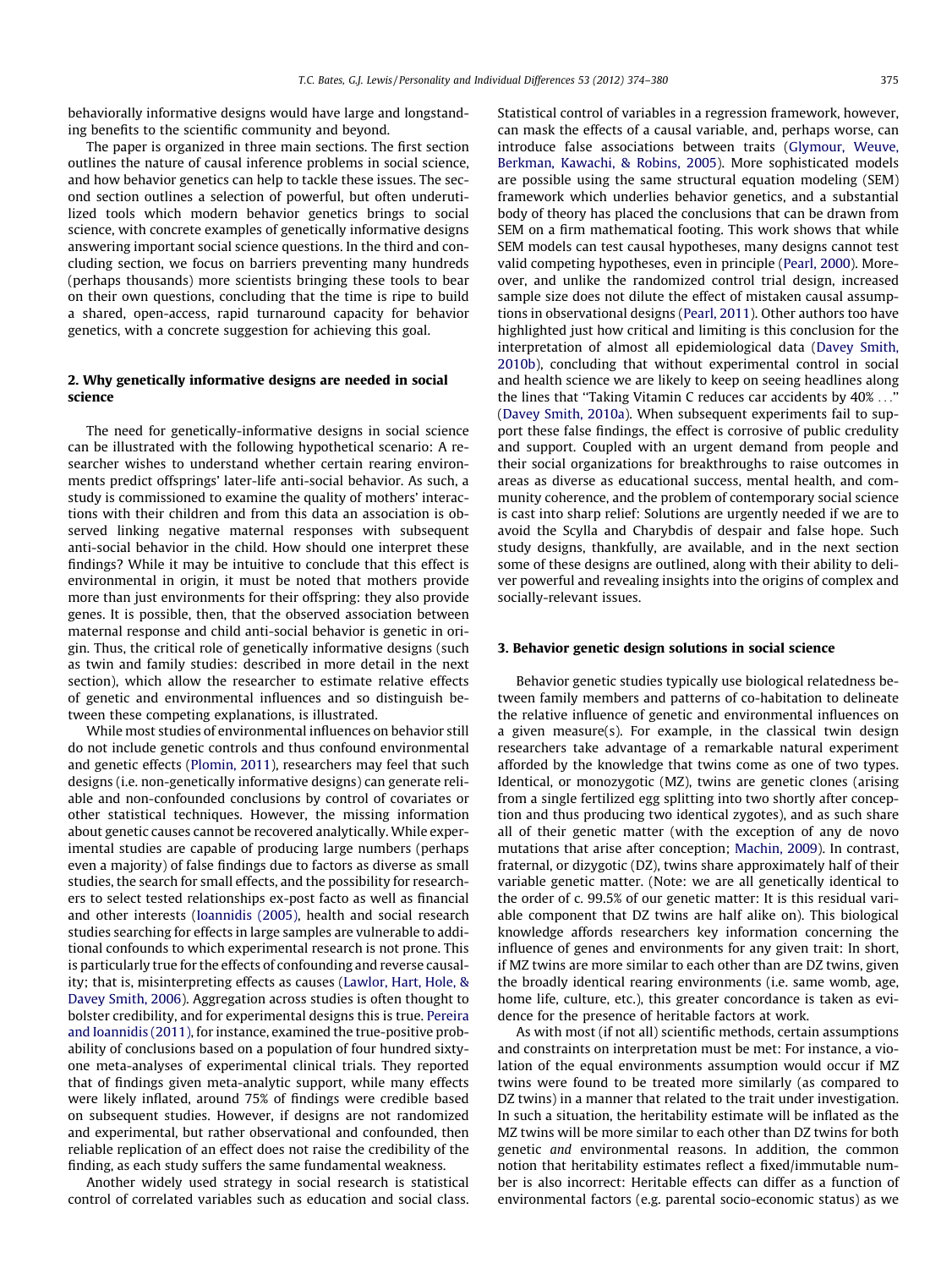discuss in more detail in a later section. Both of these issues, among other prominent topics of relevance to behavior genetic methods, have been discussed in great length elsewhere, and so instead of simply regurgitating what has been said well elsewhere we refer the reader to several excellent reviews (e.g. [Martin, Boom](#page-6-0)[sma, & Machin, 1997; Medland & Hatemi, 2009; Plomin, DeFries, &](#page-6-0) [McClearn, 2008\)](#page-6-0).

We begin the coverage of the utility of behavior genetic designs for social science by focusing on how these data can inform us about the role of the environment in influencing behavior. We then show how a suite of multivariate models, such as the common pathway model, can be used to test complex psychological theories. This is followed by a brief survey of the effects of shared environment, discordant twin designs, multivariate genetic models, gene-environment (G  $\times$  E) interaction designs, and adoption studies.

## 3.1. A primary role of behavior genetics is in understanding the environment

As [Bronfenbrenner and Ceci \(1994\)](#page-5-0) note, ''Heritability coefficients provide the best scientific tool presently available for assessing the extent to which particular environments and psychological processes foster or impede the actualization of individual differences in genetic potential for effective development.'' (p. 570). A major reason for using behavior genetic designs, somewhat paradoxically then, is for the benefits they convey in understanding the influence of the environment.

One such example of behavior genetics elucidating effects of the environment is the finding that between-family effects (i.e., differences in shared environment) typically decline sharply with increasing age ([Rowe, 1994\)](#page-6-0). In other words, rather than the effects of exposure to parents, social status, and neighborhoods cementing and amplifying their effects, instead they appear to diminish over time. Thirty years after the appearance of [Plomin and Daniels](#page-6-0) [\(1987\)](#page-6-0) iconic article ''Why are children in the same family so different?'' this observation remains a considerable challenge to theories of human development ([Plomin, 2011](#page-6-0)). Yet it is not known even to what class of behaviors such effects are restricted, or what the precise mechanisms of change are. Acquisition of science knowledge, for instance, appears to reverse this trend ([Haworth, Dale, and](#page-5-0) [Plomin \(2009\)](#page-5-0), with between-family differences growing in magnitude in adolescence. Such effects need more study if we are to apply such knowledge.

#### 3.2. Discordant twins and environmental influences

Along with estimating the relative importance of the environment on development and behavior, a major goal in social science is deducing causal mechanisms among environmental activities. For instance, it might be thought that fruit is good for health ([Boffetta et al., 2010\)](#page-5-0), but commonly used epidemiological designs are multiply confounded, and the results may not be causal ([Ioannidis & Siontis, 2011\)](#page-6-0): For example, eating fruit may be correlated with a specific genetic architecture, which in turn is predictive of the health outcome. In this case, then, a study finding an association between fruit consumption and health outcomes would be spurious: Genetic factors would be the confounding third variable. One model that allows genetic effects to be effectively controlled is the discordant twin design: Here, identical twins discordant on a measure of interest (e.g. health) are investigated to determine whether a proposed protective factor (e.g. fruit consumption) is predictive of this discordancy. The strength of this study design lies in the fact that as the identical twins share all of their genetic makeup, discordant effects cannot be confounded by genetic factors (with the exception of de novo mutations acquired during development; cf. [Machin, 2009\)](#page-6-0), and so provides revealing insights into the role of environmental factors.

One example of the information that can be gleaned from discordant twins comes from work examining the association between exercise and lower levels of depression. People with depression also exercise less than people without depression, but is this association causal? In an initial study, [De Moor, Beem,](#page-5-0) [Stubbe, Boomsma, and De Geus \(2006\)](#page-5-0) examined this cross-sectionally in 19,288 individuals in The Netherlands Twin Registry study on lifestyle and health. Along with effects of sex and age, exercisers had modestly lower levels of anxiety and depression, and were less neurotic, more extraverted, and higher in sensation seeking as compared to non-exercisers. Experimental interventions, though often small, and confounded with compliance and non-exercise specific side-effects, such as social contact, suggest that these effects may perhaps be causal: That is, if you do exercise you will (all things being equal) lower your risk of depression. For instance, [Mota-Pereira et al. \(2011\)](#page-6-0) examined the effects of exercise on depression in 33 treatment-resistant (nonremitting after 9–15 months of pharmacotherapy) subjects selected from 150 available patients. 22 patients were asked to walk for 30–45 min a day, 5 days per week for 12 weeks, with 1 walk per week accompanied by the researchers. Compared to 11 subjects who remained on pharmacotherapy but were not asked to engage in walking, remission rates differed (non-significantly) at the 12-week follow-up.

[De Moor, Boomsma, Stubbe, Willemsen, and de Geus \(2008\)](#page-5-0) examined this question of causality in a genetically informative design. As one component of a multi-method twin and family study of more than 8000 individuals, they compared the subset of monozygotic twins who reported exercising more than their (genetically identical) co-twin, and tested whether these moreactive individuals displayed fewer depressive symptoms than their more sedentary co-twin (see Fig. 1). The authors concluded that the small phenotypic association of exercise to depression was best accounted for by a common (pleiotropic) genetic factor influencing propensity to exercise and having opposite effects on depression; moreover, they found no significant evidence of a positive effect of exercise on depression independent of this inverse genetic association. Of course, the method can also reveal significant effects of environmental interventions. For example, in a study of 63 pairs of monozygotic twins discordant for selfreported regular vigorous exercise [Johnson and Krueger \(2007\)](#page-6-0) reported scores .4 SDs higher on a latent factor of mood,



Fig. 1. Discordant MZ twin test of the effects of exercise on depression (Adapted from [De Moor et al., 2008\)](#page-5-0).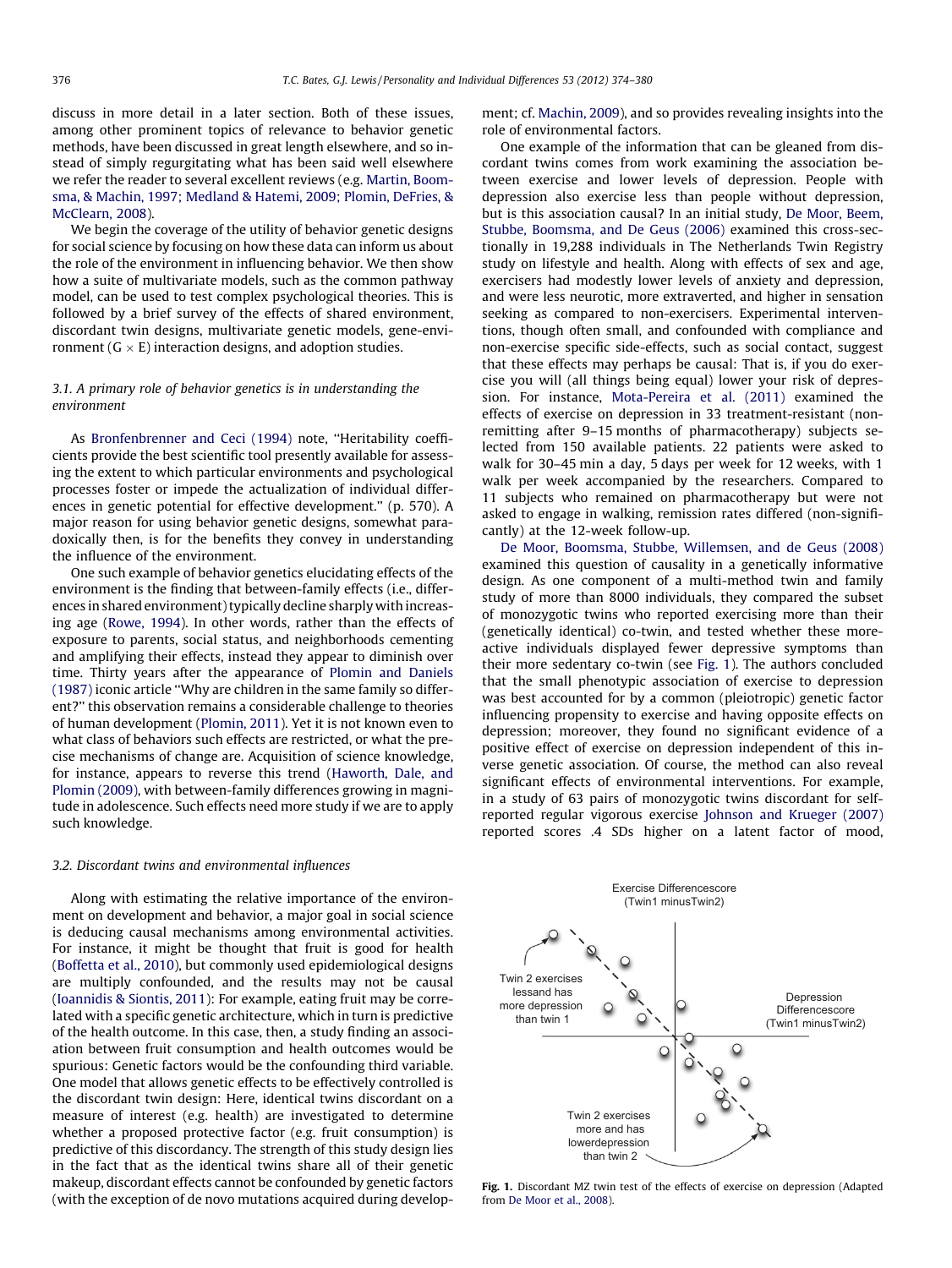optimism, control over life, and social behaviors in the twins reporting higher-levels of regular vigorous exercise.

## 3.3. Testing social science theory using genetic models

We next turn from studies of the environment, to the use of behavior genetic designs to test complex social science theories of the structure and relationship of traits such as personality, or complex social behaviors such as in-group favoritism [\(Kurzban,](#page-6-0) [Tooby, & Cosmides, 2001](#page-6-0)). At the simplest level, multivariate genetic studies can establish the number of distinct genetic and/or environmental factors in a dataset and so provide the means to test trait architecture. As an example, we recently used multivariate modeling to test predictions that basic needs for community integration and existential uncertainty account for the heritable bases of religiosity ([Lewis & Bates, under review\)](#page-6-0): In other words, in such a study design one is able to assess whether genetic and/or environmental factors between different measured traits overlap. This was the case for the heritable bases of religiosity, which in this study could be explained by genetic variation underpinning community integration and existential uncertainty.

In a similar vein, [Kendler, Heath, Martin, and Eaves \(1987\)](#page-6-0) developed the common pathway model as powerful statistical tool in order to test theories that proposed a common underlying mechanism for a given set of behaviors. This model works as shown in Fig. 2. A common mechanism necessarily requires that all effects, be they genetic or environmental, are exerted via this common pathway, creating a ''bottleneck'', with the relative effects of genes and environments on this common factor able to be ascertained using a twin design. In our research we successfully applied this model to race prejudice. Here, two broad theories had emerged: The first suggested that race favoritism arises as a manifestation of broader ''us vs. them'' mechanisms and not race-specific processes per se ([Kurzban et al., 2001](#page-6-0)). An alternative model, however, argued that race favoritism emerges via specific modules for ''living kinds'' or species detection [\(Gil-White, 2001\)](#page-5-0). The common pathway model allowed us to discriminate between these theories through the predicted patterns of genetic and environmental influences on in-group favoritism ([Lewis & Bates, 2010\)](#page-6-0).



Fig. 2. Common pathway model as a test of two theories of in-group favoritism (from [Lewis & Bates, 2010\)](#page-6-0).

## 3.4. Gene-environment interaction: modeling the complexity of developmental mechanisms

The recognition that heritability (and, indeed, environmental effects) may vary under exposure to different levels of environmental moderators such as social status is not new ([Plomin, Defries, &](#page-6-0) [Loehlin, 1977\)](#page-6-0). This perspective, however, has become more influential in recent times as models have been developed to interpret the interactions of environment and genes in terms of mechanisms, such as for translating genetic potential into achieved intelligence [\(Bronfenbrenner & Ceci, 1994\)](#page-5-0). Progress in addressing these interactions has, however, been much too slow: Far too few studies with the ability to test models proposed by authors such as [\(Ceci, 1996\) and Anastasi \(1958\)](#page-5-0) have been undertaken.

Positive (or negative) G  $\times$  SES interactions are prima-facie evidence for the mechanisms via which genetic potential is realized ([Bronfenbrenner & Ceci, 1994; Bronfenbrenner & Evans, 2000\)](#page-5-0). As such, funding such studies is a pressing issue. Two examples of novel knowledge flowing from such designs must suffice. [Tucker-](#page-6-0)[Drob, Rhemtulla, Harden, Turkheimer, and Fask \(2011\)](#page-6-0) recently demonstrated that G  $\times$  SES interactions for IQ emerge as early as 3 years of age, with high levels of between-family factors influencing variance in the development of intellectual potential among the lowest SES groups. This research is now flowing into a search for specific, likely remediable factors which this research demonstrates vary between these families.

A second high-impact finding emerged from researchers capitalizing on the number of twins naturally present in the Florida elementary school population, and the creation of a State-Level Progress Monitoring and Reporting Network archiving data on pupil progress from school staff. This natural experiment in reading pedagogy – that is, differences in teaching ability between teachers – coupled with the natural experiment afforded by twins revealed that the heritability of reading ability is highly sensitive to teacher quality ([Taylor, Roehrig, Soden Hensler, Connor, & Schatschneider,](#page-6-0) [2010](#page-6-0)): More able teachers (as indexed by their ability to increase the reading ability of children they taught other than the probands) were found to maximize the genetic potential of children in their classroom.

## 3.5. Adoption studies

While G  $\times$  E designs can reveal developmental non-linear relationships of genetic and environmental effects on measured environmental variables, other designs can inform us about the extent and effects of gene-environment covariation. Gene-environment correlation occurs, for instance, when parents pass on both genes and rearing environments in a coordinated fashion. This creates an ambiguity as to the cause of similarity in siblings. Adoption studies are one design which has the potential to attenuate or remove this correlation between genes and environment. The nature of information flowing from adoption studies is dependent on the degree to which placement is made independent of the genetic characteristics of the adoptees, but the design has distinct advantages which make it well worth while meeting these criteria. For instance, while it is often thought that twin studies have supported effectively zero levels of family impact on development, in fact the relatively few adoption studies undertaken suggest that systematic environmental influences on behavior may account for 14–22% of variance across domains ranging from IQ to personality ([Buchanan,](#page-5-0) [McGue, Keyes, & Iacono, 2009\)](#page-5-0). Data on similarities among adopted children and their non-biological siblings and/or adopted co-twins reveal not only the effects of family environment, but also cast light on the role of gene-environment covariation on twin similarity as well as shedding light on the effects of family environment independent of otherwise covarying genetic potential in siblings and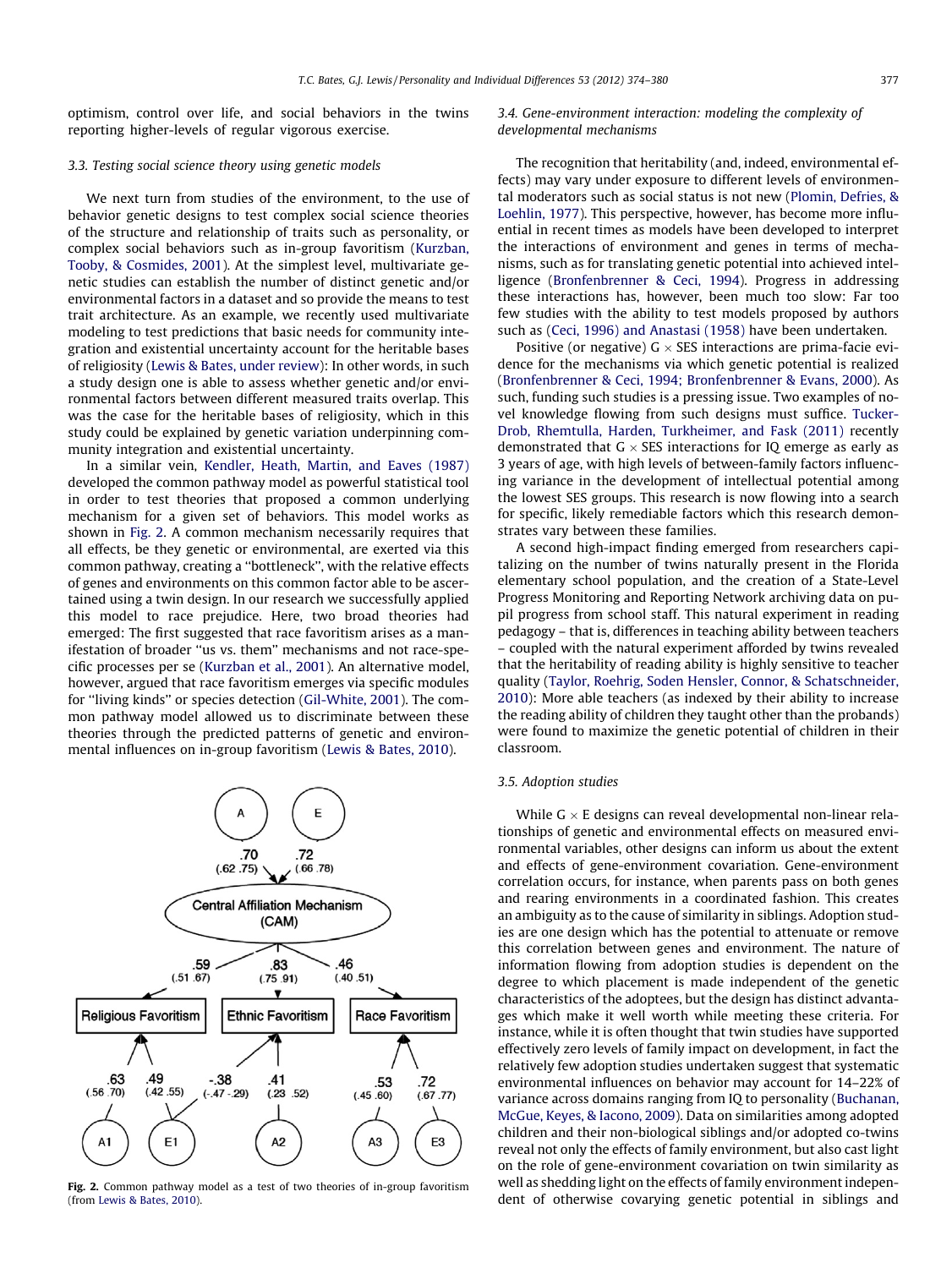between parent and child ([Plomin et al., 2008](#page-6-0)). While adoption studies of the environment have been conducted (e.g. [Loehlin & De](#page-6-0)[fries, 1987\)](#page-6-0), only a handful of suitable studies exist and more are needed.

Adoption studies, which reduce shared environment between adopted siblings, can also shed light on modes of inheritance. For instance, adoption designs reduce the effect of shared environment on sibling similarity. This highlights the relative importance of additive genetic effects (which have linear effects on MZ and DZ similarity) and epistatic or gene  $\times$  gene interaction effects which have much larger effects on MZ similarity compared to their effects on DZ similarity. Recent studies suggest that this information will be extremely valuable for understanding whether genetic effects are predominantly additive or if they show complex non-additive effects where trait levels reflect not the sum of allele effects but rather some non-linear function of a set of alleles ([Zuk, Hechter,](#page-6-0) [Sunyaev, & Lander, in press](#page-6-0)).

It may not be thought realistic to pursue adoption studies due to changes in the rates of adoption compared to earlier decades and challenges with regards to legislation. Adoption designs, however, remain possible, as evidenced by the continued generation of new studies – for instance the Early Growth and Development Study ([Leve, Neiderhiser, Scaramella, & Reiss, 2010](#page-6-0)). Incorporating these multiple methods into behavior genetic studies reduces the number of causal assumptions which need to be made, allows others to be tested, and increases the types of causal question that can be addressed by researchers ([Plomin et al., 2008](#page-6-0)).

#### 3.6. Additional approaches

While a brief article such as this cannot remotely substitute for a textbook presentation on behavior genetics, it is important to highlight the importance of the use of multiple types of genetically informative design to generate genetic and environmental contrasts under a range of different conditions, and to make possible the testing of more realistic models of development. Moving to more complete models of development requires the inclusion of more complex systems of relationships – for instance the ''extended twin'' design which includes parents, siblings, and other relatives ([Keller, Medland, & Duncan, 2010; Maes et al., 2009\)](#page-6-0). Such models begin to allow researchers to simultaneously incorporate assortative mating, dominance effects, shared environment, and to examine cultural transmission and homogamy [\(Maes et al.,](#page-6-0) [2006; Vinkhuyzen, van der Sluis, Maes, & Posthuma, 2012](#page-6-0)). Likewise, longitudinal growth models are powerful tools for determining the origins and continuity of developmental causes [\(Neale &](#page-6-0) [McArdle, 2000](#page-6-0)). For instance, where behavior genetic studies often suggest very high levels of genetic continuity in traits across time, recent work on depression suggests (perhaps surprisingly) that this disease might have a genetically distinct etiology in adolescence compared to middle-age ([Martin, 2010\)](#page-6-0).

In summary, we are not suggesting that any single study is magically definitive if it merely includes twins or some other genetic design: Replication remains important, and researchers must identify the correct variables to resolve causal mechanisms. We are, however, emphasizing that studies of appropriately ascertained genetically informative subjects afford the possibility of testing the causal assumptions underlying observed correlations. We next examine how such designs can be made more accessible for greater numbers of researchers.

#### 4. How we can move forward: a proposal

Currently, researchers lack diverse genetically informative samples with open-access and nimble turn around. Imagine if you could test your favorite hypothesis in a month, with no need for a specific stand-alone grant proposal. Or could access a wealth of longitudinal genetically controlled data in your field of interest? Here we briefly sketch a research proposal for an informative and open genetically informative resource.

The potential for rapid advances based on the acquisition of comprehensive behavioral phenotypes in a range of samples with complementary genetic informativeness is clearly enormous. We propose a concerted effort, broadly engaging researchers across the social sciences to establish this resource. The proposal does not require breakthroughs in measurement or analysis. The proposal simply creates a system for open-access data collection and distribution with rapid turnaround based on high-throughput testing. The project does not involve costs out of scale with the existing funding structure, but, like other large infrastructure resources, generates benefits for an entire research community, where few individual projects could, on their own, justify the investment. The project could also complement and build on other active arms of research such as brain imaging. These modalities might use the panel subjects, and also profit from a genetically informative and incredibly well phenotyped subject pool. As time progresses, the dataset becomes naturally longitudinal, generating new information from developing children of twins, actualized social relationships, and inter-generational transfers of cultural informational (such as education) and material resources. These additional measurement projects and novel relationships will be integrated into existing data, with rich connectivity allowing multi-level modeling of such factors as economic externalities, effects of schooling variables, and effects of changing policies. The project is inexpensive when projected against the gains it offers for research efficiency and capability, enabling all researchers to access pools of subjects, and rich covariates that are currently unavailable.

## 4.1. Operating principles: the bazaar not the cathedral

Just as in physics and astronomy social scientists must collaborate, pooling resources in order to generate experiments on the scale needed to progress our field. Without national-level pooling, funding must otherwise be restricted to levels too-small for anyone to undertake the studies required to answer these pressing questions with greater clarity and precision. Rather than individually generating 1000 requests a year for the £200,000 required to support a lab with just a single post-doc, we must collaborate to gain efficiencies of scale, and transfer costs out of our institutions, with their overheads. If good science is cheaper, we can do more of it.

The value of open-access publication, and the data lying behind it is widely recognized in government ([Department for Business](#page-5-0) [Innovation, 2011\)](#page-5-0), as well as by the heads of research councils for instance in biology and medicine ([Kell, 2009](#page-6-0)). Progress is being made toward ensuring harmonized data formats are used ([Sansone et al.,](#page-6-0) [2012\)](#page-6-0), and there are very successful examples of open approaches to large-scale data sharing – the Autism Genetic Resource Exchange ([Autism Speaks, 2012](#page-5-0)) to cite just one example. The importance of legal infrastructure supporting open access in the intellectual property domain has also been recognized ([Hargreaves, 2011](#page-5-0)). It was clear from this latter review that data ''should be accessible for noncommercial research purposes and not restricted by the out-dated copyright system. Much of this information is already well used in this way, but we must ensure that everything of academic value that might be used, can be'' ([Kell, 2011\)](#page-6-0). In addition to opening access to data already collected, and ensuring that new data are open for access, it is suggested here that the collection of data can also be enhanced by provision of a powerful resource (a large sample with multiple genetically informative relationships) with the ability for researchers to request novel phenotypes for collection, and a peer-review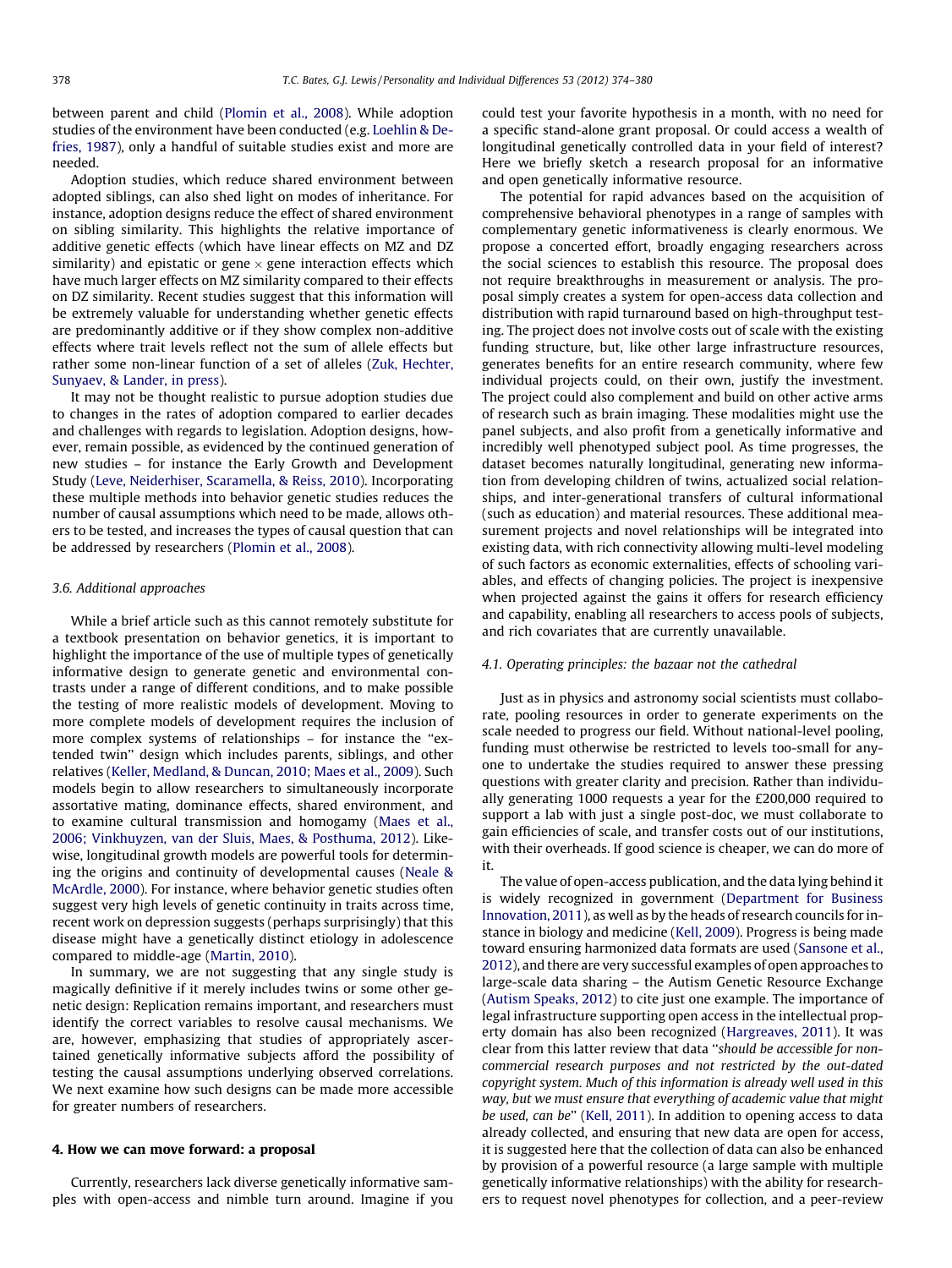<span id="page-5-0"></span>system for approving these, in roughly the turn-around time of a journal, and at no cost to the researcher (who would also gain no privileged access to the data: It would be open for all researchers).

## 4.2. Sample

The paradigms introduced in Section [2](#page-1-0) make clear that a new resource should combine not only twins reared together, but adoptees (and pedigrees, which have their own benefits: [Luciano et al.,](#page-6-0) [2010](#page-6-0)). Outside genetic informativeness, too much research is conducted on opportunity samples, which too often are WEIRD – an acronym coined by [Henrich, Heine, and Norenzayan \(2010\)](#page-6-0) to encapsulate the dependence of too many studies on people who are White, Educated, Industrialized, and reside in Democratic nations – and ignore also the vast range of difference even within neighborhoods [\(Nettle, Colleony, & Cockerill, 2011\)](#page-6-0). A prerequisite, then, is that the samples are representative of the diversity of genetic relationships, decoupled from environments, and more capable of capturing the full range of within and between-family effects.

## 4.3. Measures

As the designs should be chosen to resolve live debates, so too phenotype measures must include the factors predicted to be important by actively debated theories. This might be thought to open a Pandora's Box: A plethora of overlapping and ill-validated vanity scales, which would swamp any subject panel, no matter how well run and incentivized. Here we take a Jeffersonian approach: To give democracy a chance. If some 100–500 active researchers were to cooperate well-enough to make a successful grant to generate this enduring and open sample, it may be that they can also find efficient methods to agree on a modest required set of measures, resolving choices between measures competing for the same phenotype and competing phenotypes via a combination of mechanisms. Again, for reasons of space we will outline just one possible solution.

For choosing phenotypes to include, one possibility is the generation of a collaborative web site, similar to Wikipedia, but allowing researchers to create pages for open research questions. These would allow competing positions to generate ''knowns and unknowns'' papers [\(Neisser et al., 1996](#page-6-0)), ending in a list of community-agreed competing hypotheses, and linked to specific measures required to arbitrate between these competing models. Some of these would gain almost universal agreement: All subjects, for instance, would be assessed on the major domains of personality, with both peer and self-report forms. Likewise, it would be crucial to include core measures of intelligence and self-control, as well as extensive demographics, and health outcome measures. The conventional procedure involves mounting a specific bid for a large in-house project, which is assessed by a small panel of peers, and typically runs over a 3–5 year period. We suggest a more efficient system, with researchers continuously collaborating on referencing the important questions in their area, listing measures required to answer these, and proving the reliability and validity of these by citations or by running the competing measures off against each other on a very low-cost data-acquisition system such as Amazon's Mechanical Turk, which are known to be effective (DeScioli, Christner, & Kurzban, 2011). For final access to the large subject panel, we suggest researchers simply vote – that is, rank all proposed measures in terms of their scientific importance.

# 4.4. Costs

To take a UK perspective, an ambitious initiative to recruit, test, and retain a diverse sample of twins, parents, siblings, adoptees, and children of twins sample on the order of 15,000 subjects might cost around .5–1% of the current RCUK budget: £15–30 million of a total of £3 billion ([Research Councils UK, 2012](#page-6-0)). This is not insignificant, and the work of identifying, recruiting, testing and retaining subjects for the spectrum of designs envisaged would, it is acknowledged, be a significant task, although one that we feel would be worthwhile undertaking given the ultimate scientific and social payoff.

#### 4.5. What next?

As funding agencies are simultaneously seeking efficiencies and demanding solutions to pressing problems, we hope that as researchers we may be at a point in time where supporting and organizing this project is seen as a realistic and compelling prospect. Of course, putting together the research proposal to our funding agencies to enable this will require collaboration to conduct the detailed planning and documentation required, but this too will be beneficial for the community. We look forward to receiving comments on this proposal, and, hopefully, to implement it.

## References

- Anastasi, A. (1958). Heredity, environment, and the question how? Psychological Review, 65, 197–208.
- Autism Speaks. (2012). Autism genetic resource exchange. Retrieved from <[http://](http://www.research.agre.org/) [www.research.agre.org/>](http://www.research.agre.org/).
- Boffetta, P., Couto, E., Wichmann, J., Ferrari, P., Trichopoulos, D., Bueno-de-Mesquita, H., et al. (2010). Fruit and vegetable intake and overall cancer risk in the European Prospective Investigation into Cancer and Nutrition (EPIC). Journal of the National Cancer Institute, 102, 529–537. http://dx.doi.org/[10.1093/jnci/](http://dx.doi.org/10.1093/jnci/djq072)  $dia072.$
- Bronfenbrenner, U., & Ceci, S. J. (1994). Nature-nurture reconceptualized in developmental perspective: A bioecological model. Psychological Review, 101, 568–586.
- Bronfenbrenner, U., & Evans, G. W. (2000). Developmental science in the 21st century: Emerging questions, theoretical models, research designs and empirical findings. Social Development, 9, 115–125. http://dx.doi.org/[10.1111/](http://dx.doi.org/10.1111/1467-9507.00114) [1467-9507.00114.](http://dx.doi.org/10.1111/1467-9507.00114)
- Buchanan, J. P., McGue, M., Keyes, M., & Iacono, W. G. (2009). Are there shared environmental influences on adolescent behavior? Evidence from a study of adoptive siblings. Behavior Genetics, 39, 532–540. http://dx.doi.org/[10.1007/](http://dx.doi.org/10.1007/s10519-009-9283-y) [s10519-009-9283-y.](http://dx.doi.org/10.1007/s10519-009-9283-y)
- Ceci, S. J. (1996). On intelligence- more or less: A bio-ecological treatise on intellectual development. Englewood Cliffs, NJ: Prentice Hall.
- Davey Smith, G. (2010a). Mendelian randomization. Paper presented at the Fifth Conference on Epidemiological Longitudinal Studies in Europe (CELSE), Paphos, Cyprus.
- Davey Smith, G. (2010b). Mendelian randomization for strengthening causal inference in observational studies: Application to gene  $\times$  environment interactions. Perspectives on Psychological Science, 5, 527–545. http:// dx.doi.org/[10.1177/1745691610383505.](http://dx.doi.org/10.1177/1745691610383505)
- De Moor, M. H., Beem, A. L., Stubbe, J. H., Boomsma, D. I., & De Geus, E. J. (2006). Regular exercise, anxiety, depression and personality: A population-based<br>study. Preventive Medicine, 42, 273-279. http://dx.doi.org/10.1016/ study. Preventive Medicine, 42, 273–279. http://dx.doi.org/[10.1016/](http://dx.doi.org/10.1016/j.ypmed.2005.12.002) [j.ypmed.2005.12.002.](http://dx.doi.org/10.1016/j.ypmed.2005.12.002)
- De Moor, M. H., Boomsma, D. I., Stubbe, J. H., Willemsen, G., & de Geus, E. J. (2008). Testing causality in the association between regular exercise and symptoms of anxiety and depression. Archives of General Psychiatry, 65, 897–905. http:// dx.doi.org/[10.1001/archpsyc.65.8.897.](http://dx.doi.org/10.1001/archpsyc.65.8.897)
- Department for Business Innovation and Skills. (2011). Innovation and research strategy for growth.pdf. Retrieved from <[http://www.bis.gov.uk/assets/biscore/](http://www.bis.gov.uk/assets/biscore/innovation/docs/i/11-1387-innovation-and-research-strategy-for-growth.pdf) [innovation/docs/i/11-1387-innovation-and-research-strategy-for-growth.pdf>](http://www.bis.gov.uk/assets/biscore/innovation/docs/i/11-1387-innovation-and-research-strategy-for-growth.pdf).
- DeScioli, P., Christner, J., & Kurzban, R. (2011). The omission strategy. Psychological Science, 22, 442–446. http://dx.doi.org[/10.1177/0956797611400616.](http://dx.doi.org/10.1177/0956797611400616)
- Gil-White, F. J. (2001). Are ethnic groups biological ''species'' to the human brain? Essentialism in our cognition of some social categories. Current Anthropology, 42, 515–554.
- Glymour, M. M., Weuve, J., Berkman, L. F., Kawachi, I., & Robins, J. M. (2005). When is baseline adjustment useful in analyses of change? An example with education and cognitive change. American Journal of Epidemiology, 162, 267–278. http:// dx.doi.org/[10.1093/aje/kwi187.](http://dx.doi.org/10.1093/aje/kwi187)
- Hanscombe, K. B., Trzaskowski, M., Haworth, C. M., Davis, O. S., Dale, P. S., & Plomin, R. (2012). Socioeconomic Status (SES) and children's intelligence (iq): In a UKrepresentative sample SES moderates the environmental, not genetic, effect on IQ. PLoS One, 7, e30320. http://dx.doi.org/[10.1371/journal.pone.0030320.](http://dx.doi.org/10.1371/journal.pone.0030320)
- Hargreaves, I. (2011). Digital opportunity: A review of intellectual property and growth. Retrieved from [<http://www.ipo.gov.uk/ipreview-finalreport.pdf](http://www.ipo.gov.uk/ipreview-finalreport.pdf)>
- Haworth, C. M., Dale, P. S., & Plomin, R. (2009). The etiology of science performance: Decreasing heritability and increasing importance of the shared environment